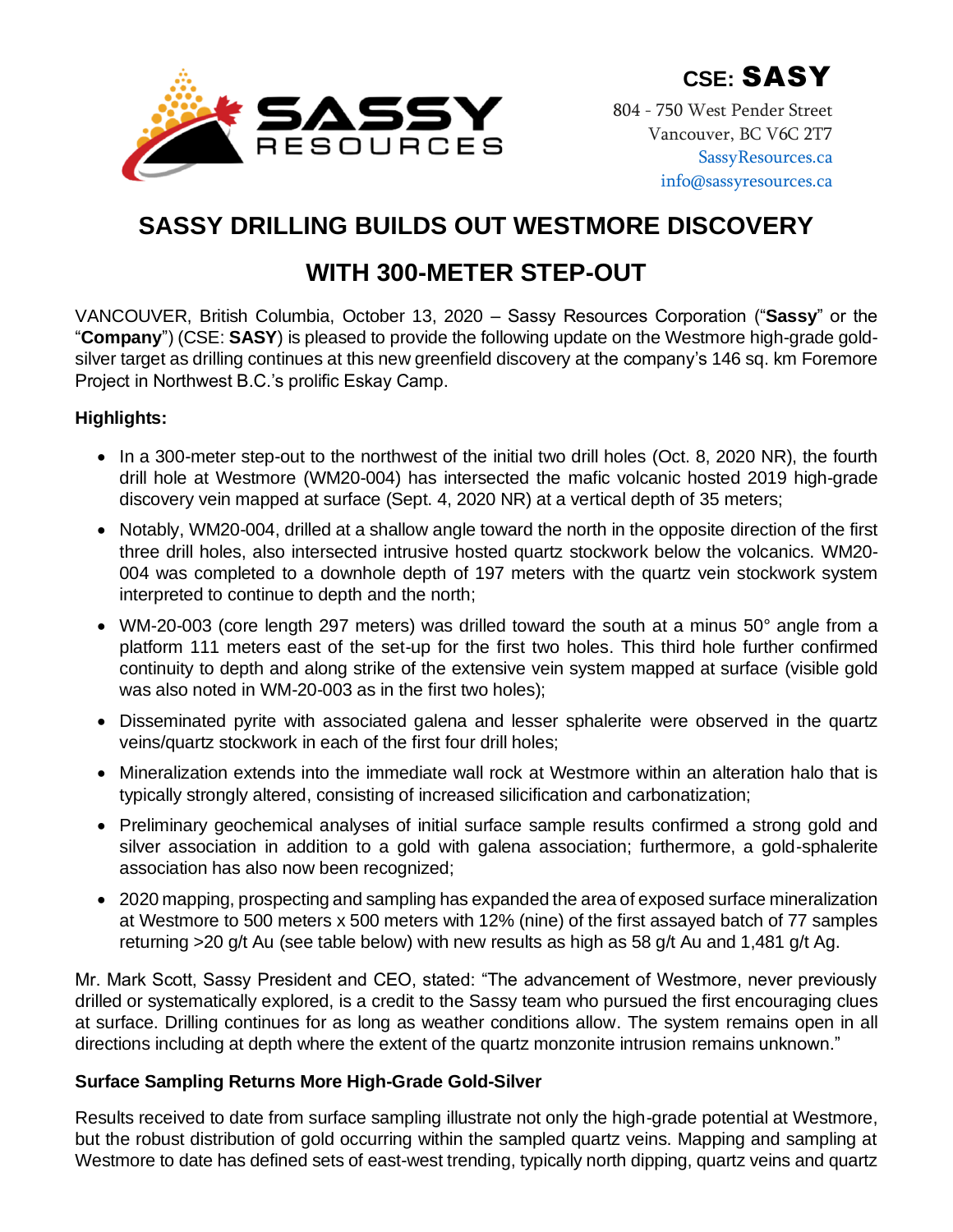stockworks that on surface obtain widths up to two to three meters. These veins/stockworks occur primarily within the Westmore intrusive, overlying mafic volcanic rocks and locally within the adjoining volcanoclastic and argillite units.

| <b>Sample</b><br><b>Number</b> | <b>Easting</b> | <b>Northing</b> | <b>Elevation</b><br>(m) | <b>Sample Description</b>                                                     | <b>Fire Assay</b><br>Au $g/t$ | <b>IMS-230</b><br>Ag $g/t$ |
|--------------------------------|----------------|-----------------|-------------------------|-------------------------------------------------------------------------------|-------------------------------|----------------------------|
| C0012607*                      | 378254         | 6325654         | 1578                    | chip, quartz vein, 4% galena, trace pyrite,<br>chalcopyrite, 10 specks VG     | 172.80                        | 35.29                      |
| C0012606                       | 378231         | 6325635         | 1578                    | grab, angular float-quartz vein, 3%<br>galena, 5% pyrite                      | 58.00                         | 1481.00                    |
| C0012511*                      | 378227         | 6325743         | 1585                    | chip, quartz vein, trace pyrite                                               | 50.30                         | 691.00                     |
| C0012624*                      | 378328         | 6325515         | 1546                    | chip, quartz vein, 2% blebby galena,<br>trace pyrite                          | 40.70                         | 26.23                      |
| C0012804                       | 378352         | 6325495         | 1540                    | chip, quartz vein, 3% galena                                                  | 36.50                         | 24.62                      |
| C0012623*                      | 378335         | 6325517         | 1544                    | chip, quartz vein, 5% galena, trace pyrite,<br>7 specks VG                    | 27.40                         | 27.03                      |
| C0012609                       | 378278         | 6325656         | 1574                    | chip, quartz vein, 4% galena seam /<br>blebby galena, trace pyrite, specks VG | 23.20                         | 6.31                       |
| C0012507*                      | 378348         | 6325494         | 1538                    | chip, quartz vein, trace blebs galena,<br>trace pyrite                        | 20.80                         | 9.85                       |
| C0012614                       | 378335         | 6325519         | 1547                    | chip, quartz vein, 5% galena, trace pyrite                                    | 20.50                         | 37.82                      |
| C0012617                       | 378321         | 6325516         | 1547                    | chip, quartz vein, 2% blebby galena with<br>trace pyrite                      | 16.30                         | 19.16                      |
| C0012801                       | 378229         | 6325742         | 1582                    | angular float, 1% galena, trace<br>chalcopyrite                               | 14.70                         | 286.00                     |
| C0012608                       | 378267         | 6325657         | 1580                    | chip, quartz vein, 3% galena in seam,<br>trace pyrite, chalcopyrite           | 13.40                         | 10.58                      |
| C0012530                       | 378323         | 6325516         | 1544                    | select grab, quartz vein, 5% galena blebs                                     | 9.22                          | 54.23                      |
| C0012625                       | 378302         | 6325539         | 1552                    | chip, quartz vein, 1% blebby galena, 1%<br>pyrite, trace chalcopyrite         | 8.91                          | 298.00                     |
| C0012629                       | 378409         | 6325731         | 1489                    | chip, quartz vein, 1% pyritic cubes                                           | 7.55                          | 2.04                       |
| C0012615                       | 378364         | 6325520         | 1538                    | chip, quartz vein, blebby galena, minor<br>malachite, trace chalcopyrite      | 6.49                          | 7.38                       |
| C0012616                       | 378379         | 6325496         | 1530                    | chip, quartz vein, 1% blebby galena, 3%<br>pyrite                             | 4.70                          | 11.35                      |
| C0012502                       | 378177         | 6325718         | 1585                    | select grab, quartz vein, minor<br>chalcopyrite                               | 4.56                          | 111.00                     |
| C0012537                       | 378509         | 6325583         | 1459                    | chip, quartz vein, no visible sulphides                                       | 4.12                          | 11.20                      |
| C0012513                       | 378204         | 6325836         | 1538                    | chip, quartz vein, 2-3% pyrite                                                | 3.96                          | 14.81                      |
| C0012526                       | 378318         | 6325746         | 1541                    | chip, quartz vein, trace pyrite                                               | 3.87                          | 31.56                      |
| C0012506                       | 378313         | 6325495         | 1545                    | select composite, quartz vein, minor<br>galena, trace pyrite                  | 3.35                          | 17.26                      |
| C0012610                       | 378362         | 6325676         | 1534                    | chip, quartz vein, trace blebby galena<br>and pyrite                          | 2.31                          | 6.18                       |
| C0012627                       | 378369         | 6325521         | 1536                    | chip, quartz vein, 2% galena, 10%<br>disseminated pyrite                      | 2.00                          | 14.01                      |
| C0012626                       | 378378         | 6325522         | 1537                    | chip, quartz vein, 5% galena seam, 3%<br>pyritic cubes                        | 1.54                          | 37.82                      |

**Select Westmore Surface Sample Results (Top 25 of Initial Batch of 77)**

\*Previously released in verification by second lab; results in this table are from original lab. Additional metallic assays from this initial 77-sample batch are pending.

More than one-third (27) of the first 77 samples from a broad area at Westmore (2020) returned values in excess of 1 g/t Au. Assays are pending for an additional 700+ samples.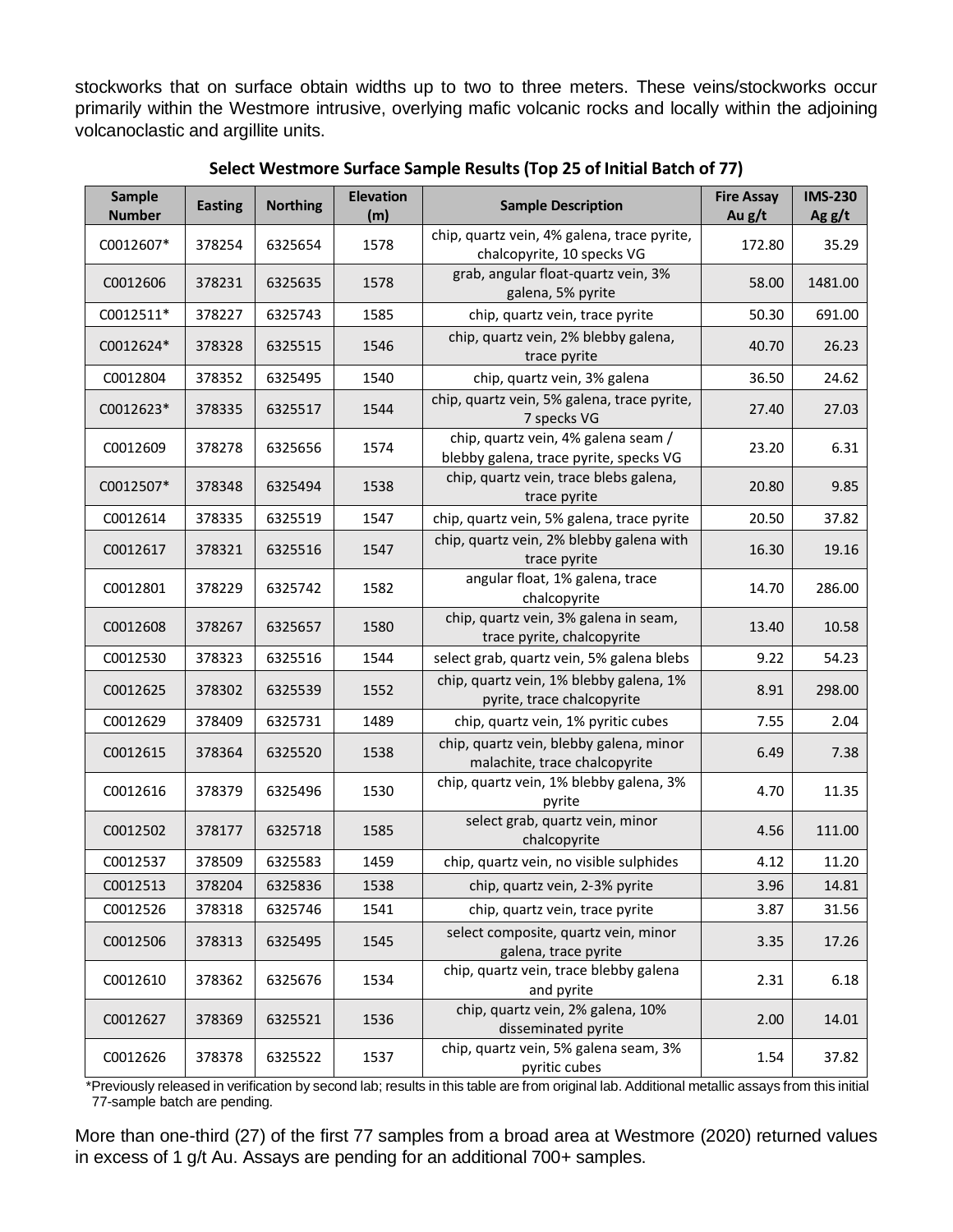Mr. Ian Fraser, P.Geo., Sassy VP Exploration, commented: "What's impressive is the distribution of gold within these quartz veins sampled on surface and the fact that these veins contain very little associated sulphide mineralization even when high grades are present. Fifty-three of the 77 samples assayed 0.10 g/t Au or better, while the average for the 77 samples was 7.4 g/t Au and 46.6 Ag. Silver mineralization is equally as well distributed within the mineralizing system."

Sassy's approach to sampling the quartz veins has been to collect selective mineralized material from within the veins at multiple sampling stations along the strike of the individual quartz veins. Where widths allow, chip samples have been collected perpendicular to the strike of the quartz veins. Samples collected typically weigh 2-3 kg. They are selective by nature and values reported may not be representative of mineralized zones at Westmore.



### **Foremore Project Map**

### **Qualified Person**

The technical information in this news release has been reviewed and approved by Mr. Ian Fraser, P. Geo., Vice President of Exploration for Sassy Resources. Mr. Fraser is the Qualified Person responsible for the scientific and technical information contained herein under National Instrument 43-101 standards.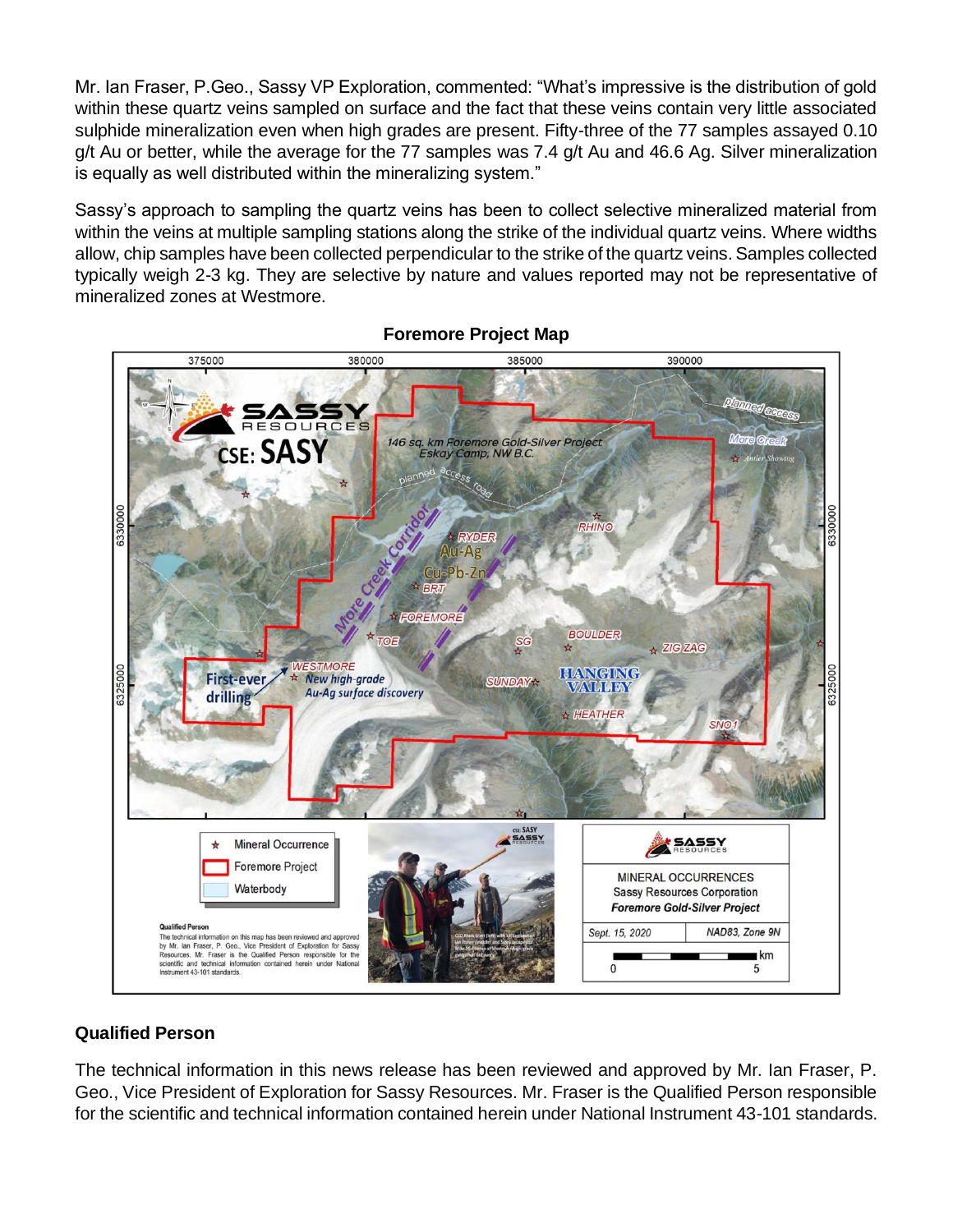### **Quality Assurance/Quality Control**

Sassy implemented an industry-standard QA/QC program for the field samples reported in this news release that included the insertion of multiple blanks and standards. Samples were bagged in clear plastic bags together with pre-numbered sample tags and remained on site until transportation to the lab. Samples were transported and submitted directly by Company personnel to the MSALABS preparation facility at Terrace, B.C., for gold and multi-element analysis. Initially, samples were crushed to 70% passing 2mm, split to 250g, and pulverized to a pulp with 85% passing 75 micrometres. Sassy changed this initial approach and requested a 500g split be obtained and that the pulverizer be washed with barren material between each sample. The pulps were then shipped to MSALABS laboratory in Langley, B.C., where they were all analyzed for 48 elements by multi-element ICP-AES/IMS under 4-acid digestion and 50g fusion fire assay with atomic absorption finish. Samples that reported Au values over 10 g/t were reanalyzed by the gravimetric method, and those with Ag values over 100 ppm were re-analyzed by ICP-AES ore grade methods. In addition, Sassy has requested MSALABS to perform a metallic screening assay on all gold results ≥10.0 g/t Au. In this process a 500g sample is screened to 106 micrometers. The entire (+) fraction is assayed while the minus (-) fraction is assayed in duplicate. Both fractions use fire assay techniques with gravimetric or instrumental finish. MSALABS is an accredited lab independent of Sassy Resources.

As part of Sassy QA/QC protocol, check assays of MSALABS results were performed at Actlabs laboratory in Kamloops, B.C. Within the group of samples selected for check assay, Sassy inserted several blanks and standards. Samples were crushed up to 80% passing 2mm, a riffle split of 500g was further pulverized to 98% passing 105 micrometres. Pulps were analysed for Au by fire assay (50g) with an atomic absorption finish. All fire assays exceeding 10 g/t Au were assayed by metallic screen (500g) sieved at 100 mesh (149 micrometres) with assays performed on the entire +100 mesh and 2 splits of the -100 mesh fraction. A final assay is calculated based on the weight of each fraction. In addition, a 58 element + S, multi-element, 4-Acid "Near Total" Digestion assay was performed by ICP-MS. Over-limit analyses were performed for Ag by 4-Acid ICP-OES technique. Actlabs is an accredited lab independent of Sassy Resources.

#### **About Sassy Resources Corporation**

Sassy Resources is an exploration stage resource company currently engaged in the identification, acquisition and exploration of high-grade precious metal and base metal projects in North America. Its current focus is on the Foremore Gold-Silver Project located in the Eskay Camp, Liard Mining Division, in the heart of Northwest B.C.'s prolific Golden Triangle.

#### **Contact Info:**

**Mark Scott** *Chief Executive Officer & Director* 204.939.1957 [info@sassyresources.ca](mailto:info@sassyresources.ca)

**Terry Bramhall** *Sassy Resources – Corporate Communications/IR* **604.833.6999** (cell) **604.675-9985** (landline) [terry.bramhall@sassyresources.ca](mailto:terry.bramhall@sassyresources.ca)

**Adrian Sydenham** *MarketSmart Communications* **1.877-261-4466** [info@marketsmart.ca](mailto:info@marketsmart.ca)